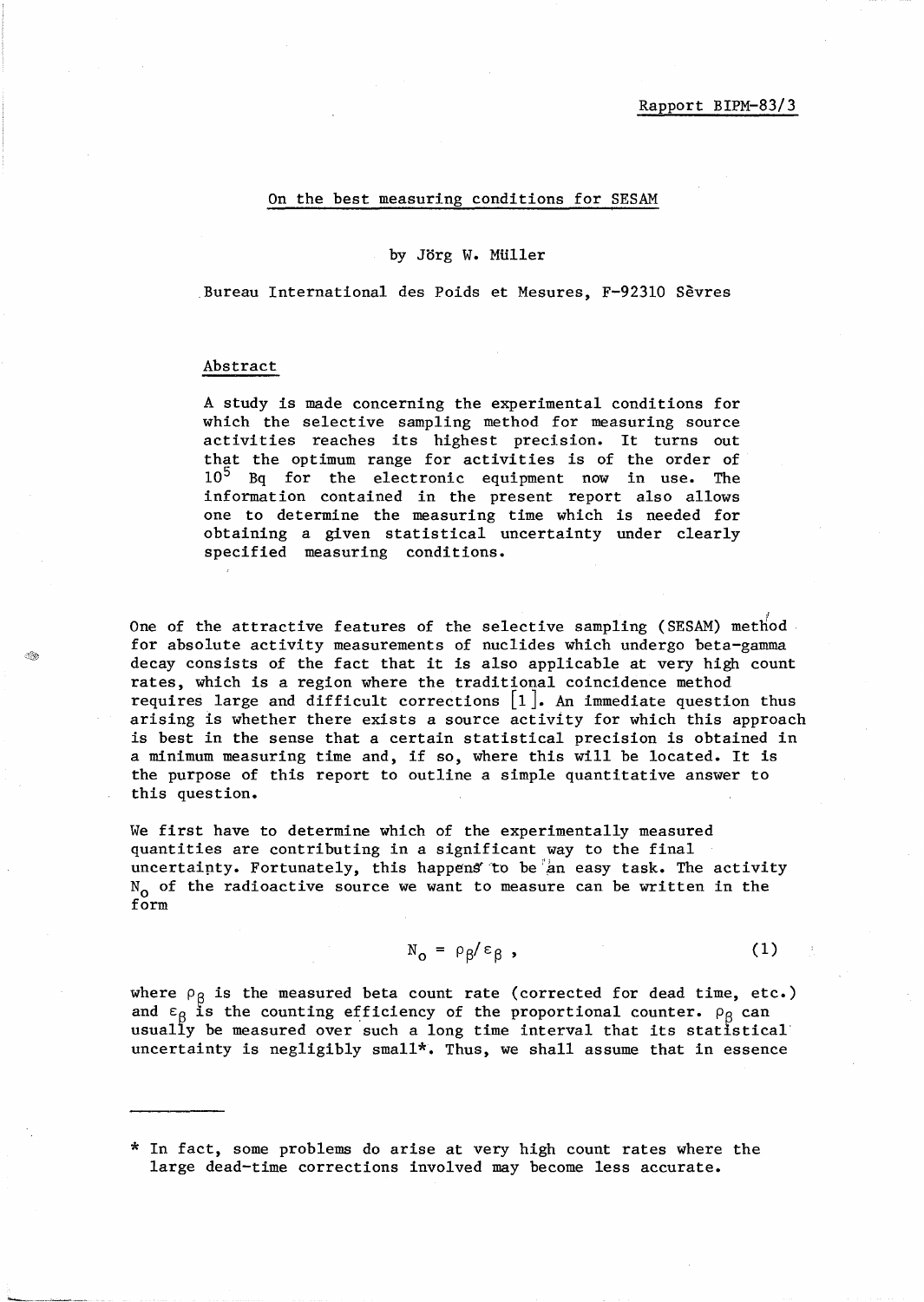the uncertainty of  $N_{o}$  is due entirely to  $\varepsilon_{\beta}$ . In the SESAM method this quantity is given by

$$
\varepsilon_{\beta} = 1 - g/G \tag{2}
$$

where g and G are arrival densities of gamma pulses in two distinct time regions, which in practice can be measured as average channel contents on a multichannel analyzer. For the normal situation where  $\epsilon_{\beta}$  is not too far from unity, G is considerably larger than g. In addition, G is obtained by averaging over many more channels than is possible for g, which is restricted to the region of the "gap" in the time spectrum, caused by the extended dead time T. It is a realistic simplification, therefore, to assume that the precision attainable for  $\varepsilon_{\beta}$ , and thereby for N<sub>o</sub>, is practically conditioned by g. The latter quantity, in turn, is obtained (Fig. 1) by

$$
g = N_p/c \t{3}
$$

where c is the number of channels considered (within the "gap") in which N<sub>g</sub> gamma pulses have been registered during the given measuring time t. Since c is a known integer, the precision of g is determined by  $N_{\sigma}$ , for which we can assume that Poisson statistics holds.

In a more quantitative way, the simple reasoning is therefore as follows. If  $s_y$  denotes the estimated standard deviation of a quantity y, and  $r_y = s_y/y$  the corresponding relative uncertainty, we see from (2) that

$$
s_{\varepsilon_{\beta}} = s_{1-\varepsilon_{\beta}} = (1 - \varepsilon_{\beta}) r_{1-\varepsilon_{\beta}} = (1 - \varepsilon_{\beta}) \sqrt{r_{g}^{2} + r_{G}^{2}}
$$

$$
\approx (1 - \varepsilon_{\beta}) r_{g},
$$

since  $r_G \ll r_g$ , as explained above. Assuming now that N<sub>g</sub> follows Poisson statistics, we have  $r_g = N_g^{-\frac{1}{2}}$  and therefore

$$
r_{N_{\mathcal{O}}} \cong r_{\epsilon_{\beta}} = s_{\epsilon_{\beta}}/\epsilon_{\beta} \cong \left(\frac{1 - \epsilon_{\beta}}{\epsilon_{\beta}}\right) \frac{1}{\sqrt{N_{g}}} \tag{4}
$$

-I;

Hence, the precision of the measured activity  $N_{o}$  is highest, i.e. its relative uncertainty is minimum, if - for a given efficiency  $\varepsilon_{\beta}$  - the quantity  $N_g$  reaches a maximum.

In this way, the original problem of determining the best measuring conditions has been transformed into the simple question of evaluating the parameters which correspond to a maximum of  $N_{\alpha}$ .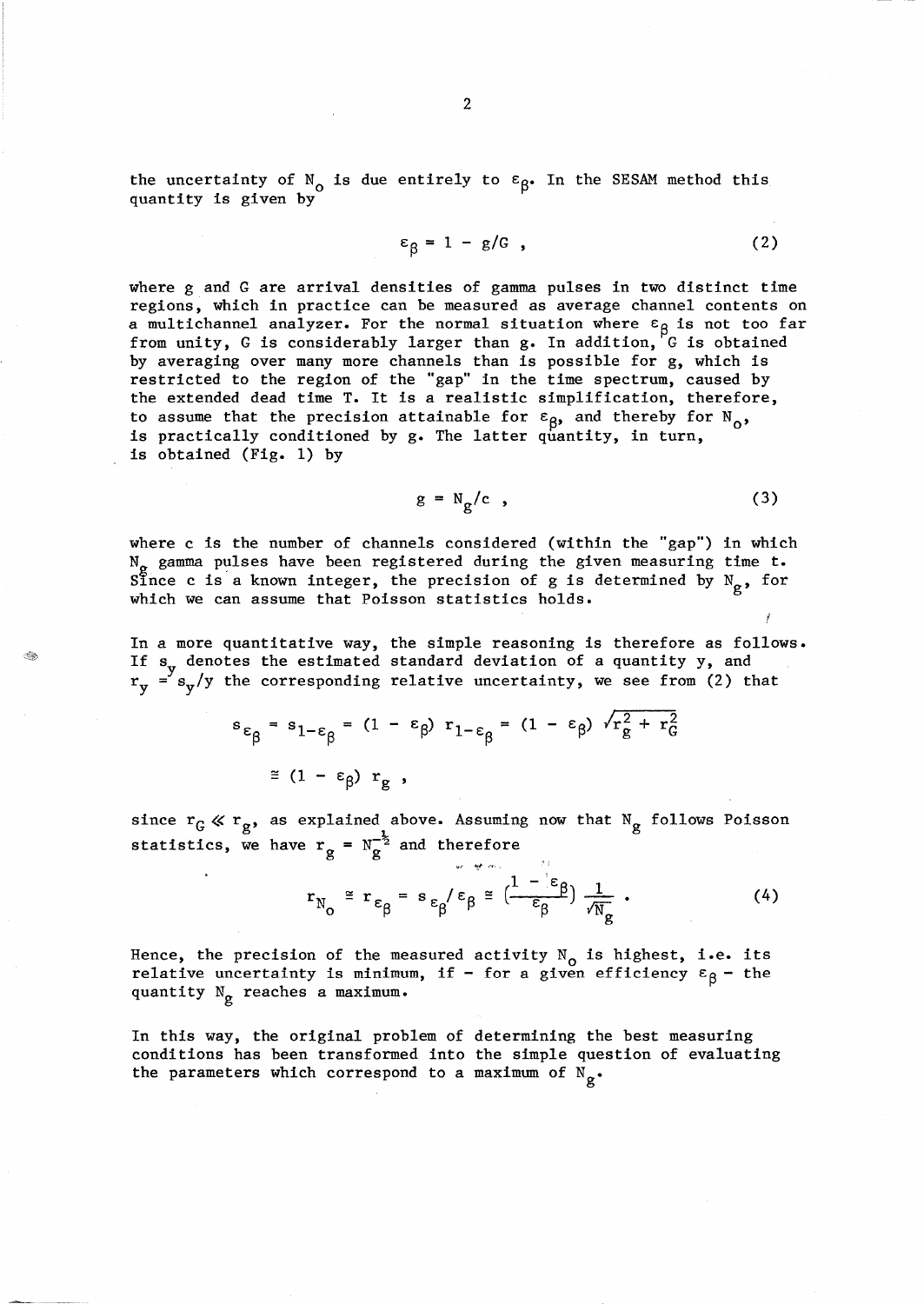

Fig. 1 - Schematic plot of the observed time spectrum of gamma pulses. The quantity of interest,  $N_g$ , corresponds to the hatched area.

 $\mathcal{B}_\mathcal{R}$ 

For a given measuring time, the number of registered gamma counts  $N_g$  is clearly proportional to the number of "writing" cycles and to the average number of pulses P which arrive (within T) per cycle. In principle, a cycle can be initiated by any of the beta pulses\* which have succeeded in passing the extended dead time T. For an original beta count rate  $\rho_{\beta}$ , the output rate  $R_g$  is given by

$$
R_{\beta} = \rho_{\beta} e^{-\rho_{\beta} T} \tag{5}
$$

However, W must not be identified with  $R_{\beta}$  because the beta pulses arriving during a writing cycle cannot start a new cycle. This only becomes possible for the first event that occurs after the end of such a cycle. This situation corresponds exactly to a series arrangement of two dead times, where the first, of the extended type, has the value  $\tau_1$  = T, whereas the second, non-extended, is given by the length of the writing cycle  $\tau_2 = L$ , for which we put

$$
L = \kappa T . \t\t(6)
$$

<sup>\*</sup> We assume in what follows that the first beta pulse available will be used. This allows one to speed up the registration and is the mode now currently applied. Since the region before the "gap" is then distorted, the quantity G will be determined by means of the registered gamma pulses after the gap (Fig. 1).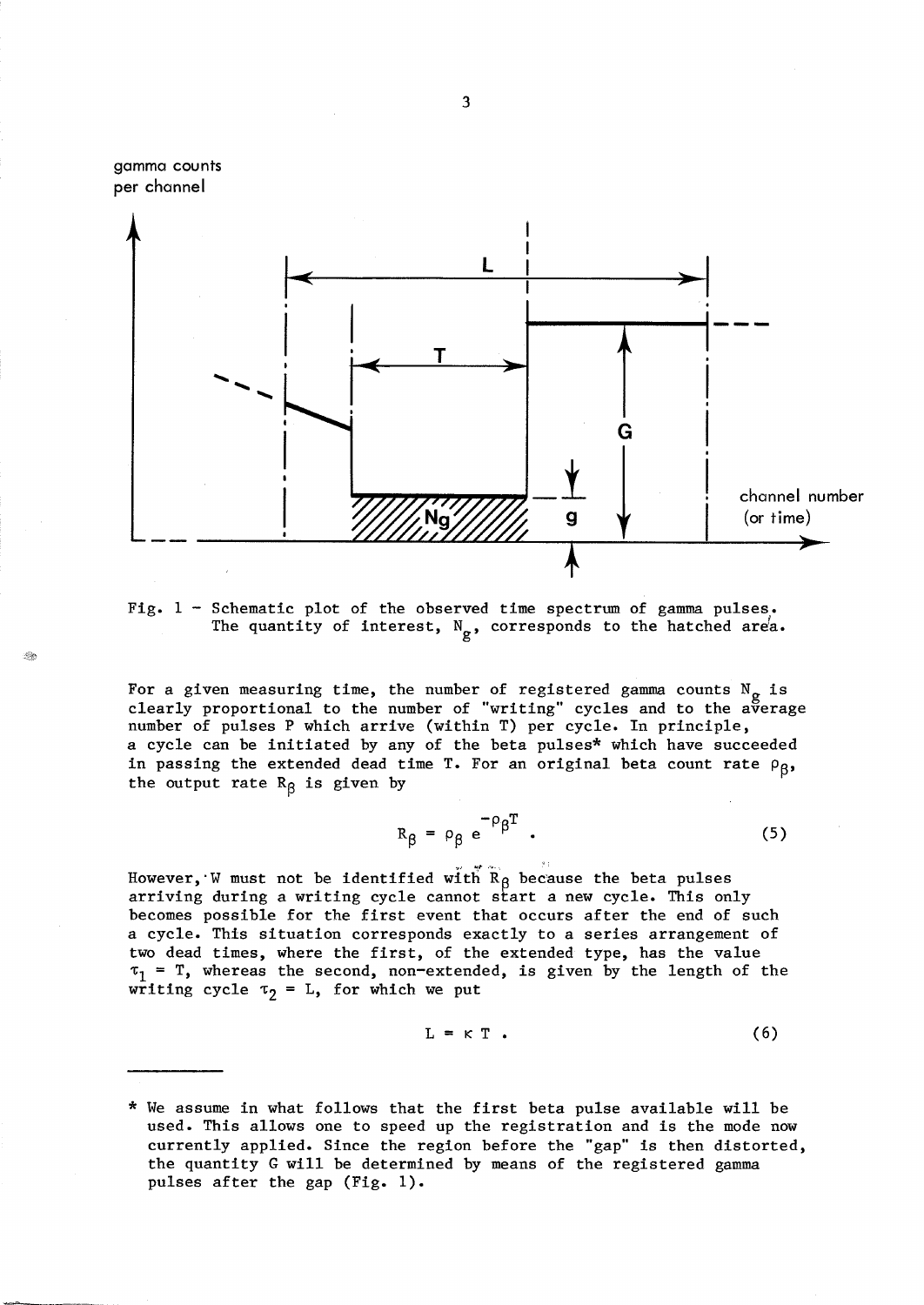Such a situation is schematically displayed in Fig. 2, and it is known that for a Poisson input r, the count rate observed after the two dead times is given by  $\lceil 2 \rceil$ 

$$
R = \frac{r}{(1 - \alpha) x + e^{\alpha x}}, \qquad (7)
$$

where  $\alpha = \tau_1/\tau_2$  and  $x = r \tau_2$ . A derivation of this expression can be found in  $[3]$ , for example.



Fig. 2 - Scheme of the series arrangement of two dead times  $\tau_1$  and  $\tau_2$ . The input and output count rates are r and R, respectively.

For the case we are considering here, this corresponds for the rate W of writing cycles, when the notation indicated above is used, to the relation

$$
W = \frac{\rho_{\beta}}{(1 - \frac{1}{\kappa}) \rho_{\beta} L + e^{\rho_{\beta} T}} = \frac{\rho_{\beta}}{(\kappa - 1) X_{\beta} + e^{\alpha} \beta},
$$
 (8)

if we put  $\rho_{\beta}$  T =  $X_{\beta}$ .

 $\mathcal{P}_{\mathcal{R}}$ 

As for the number of unpaired gamma pulses P registered per cycle within the "gap" one finds

$$
P = \rho_{\gamma} (1 - \epsilon_{\beta}) T = \frac{\epsilon_{\gamma} (1 - \epsilon_{\beta})}{\epsilon_{\beta}} \rho_{\beta} T . \qquad (9)
$$

We are now in a position to indicate an expression for the number of events  $N_g$  in a given measuring time t, which is

$$
N_g = W P t = \frac{\epsilon_{\gamma} (1 - \epsilon_{\beta}) t}{\epsilon_{\beta}} \frac{\rho_{\beta}^2 T}{\rho_{\beta} (L - T) + e^{\rho_{\beta}^2}}.
$$
 (10)

It may be useful to recall that by means of P. Breonce's new "speed converter" (a detailed description of which is in preparation), the gamma pulses are registered during the "writing" cycle in a fast buffer-memory device. By repeated accumulation, all the arrival times corresponding to a very large number of cycles can thereby be stored in real time. The transfer of this information to the multichannel analyzer is slow, but since it is so rarely performed, the time needed for this operation is negligible compared with the sum of the "writing" cycles. This is the reason why it has not been taken into account in the above analysis.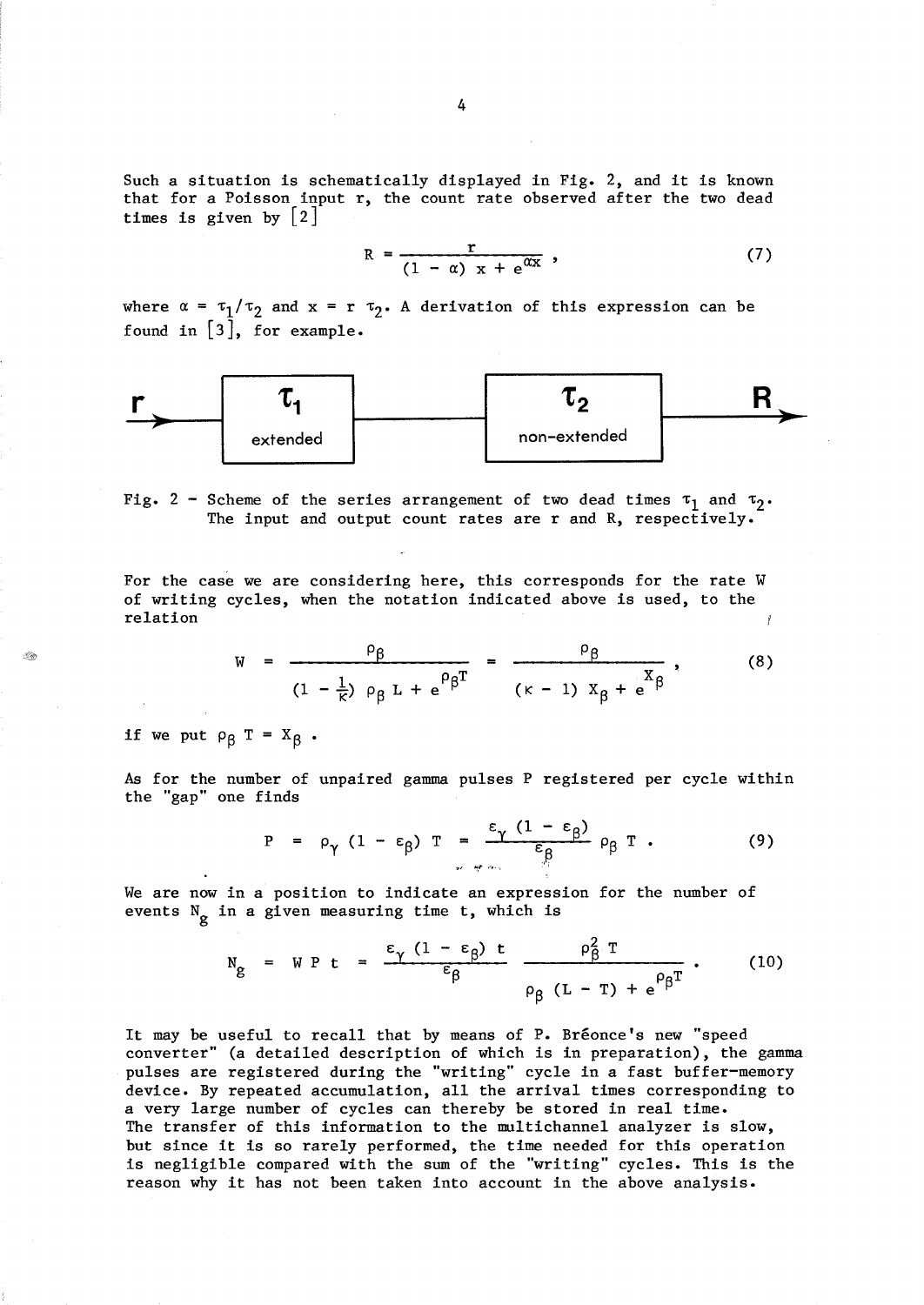If, instead of the first beta pulse available, we should prefer to start a new cycle only with beta event number n, this would clearly reduce the writing cycles. For a start with pulse n, the quantity W, defined by (8) and appearing in (10), would have to be replaced by

$$
W_n = \left(\frac{1}{W} + \frac{n-1}{R_g}\right)^{-1}, \qquad n = 1, 2, ..., \qquad (8')
$$

with R<sub> $\beta$ </sub> given by (5). Obviously W<sub>1</sub> = W.

Since we are primarily interested in  $\aleph_{\alpha}$  as a function of the source activity N<sub>o</sub> (which is proportional to  $\frac{g}{\beta\beta}$ ), as well as in its dependence on the length T of the cumulative dead time imposed, we can assume in what follows that  $\varepsilon_{\beta}$ ,  $\varepsilon_{\gamma}$  and t are constants. The function to be studied is therefore

$$
f(\rho, T) = \frac{\rho^2 T}{\rho(L - T) + e^{\rho T}},
$$
 (11)

where  $\rho_{\beta}$  has been abbreviated to  $\rho$  for simplicity.

Let us first consider the situation where, for a given T, we look for the value of  $\rho$  which gives a maximum for  $N_g$  and hence the best precision for  $\texttt{N}_{\textbf{o}}$ , as explained before. For the partial derivative, an elementary calculation yields

$$
\frac{\partial f}{\partial \rho} = \frac{\rho T}{\rho(L - T) + e^{\rho T}} \left[ 2 - \frac{\rho(L - T + T e^{\rho T})}{\rho(L - T) + e^{\rho T}} \right].
$$

The condition for the maximum is therefore  $(L/T = \kappa)$ 

$$
\rho T (k - 1 + e^{0T}) = 2 [(k - 1) \rho T + e^{0T}],
$$

that is

$$
e^{X\rho}(x_{\rho}-2) = \sqrt[n]{(\kappa-1)}x_{\rho} \qquad (12)
$$

if we use the abbreviation  $\rho_{\text{opt}}$  T =  $X_{\rho}$ , where  $\rho_{\text{opt}}$  is the beta count rate which gives a maximum gap content  $N_g$  for a given value of T.

Equation (12) must be solved numerically; the result is given in graphical form in Fig. 3 for the range of practical interest. It can be seen that  $X_{p}$  does not depend in a critical way on the length L of the writing cycle.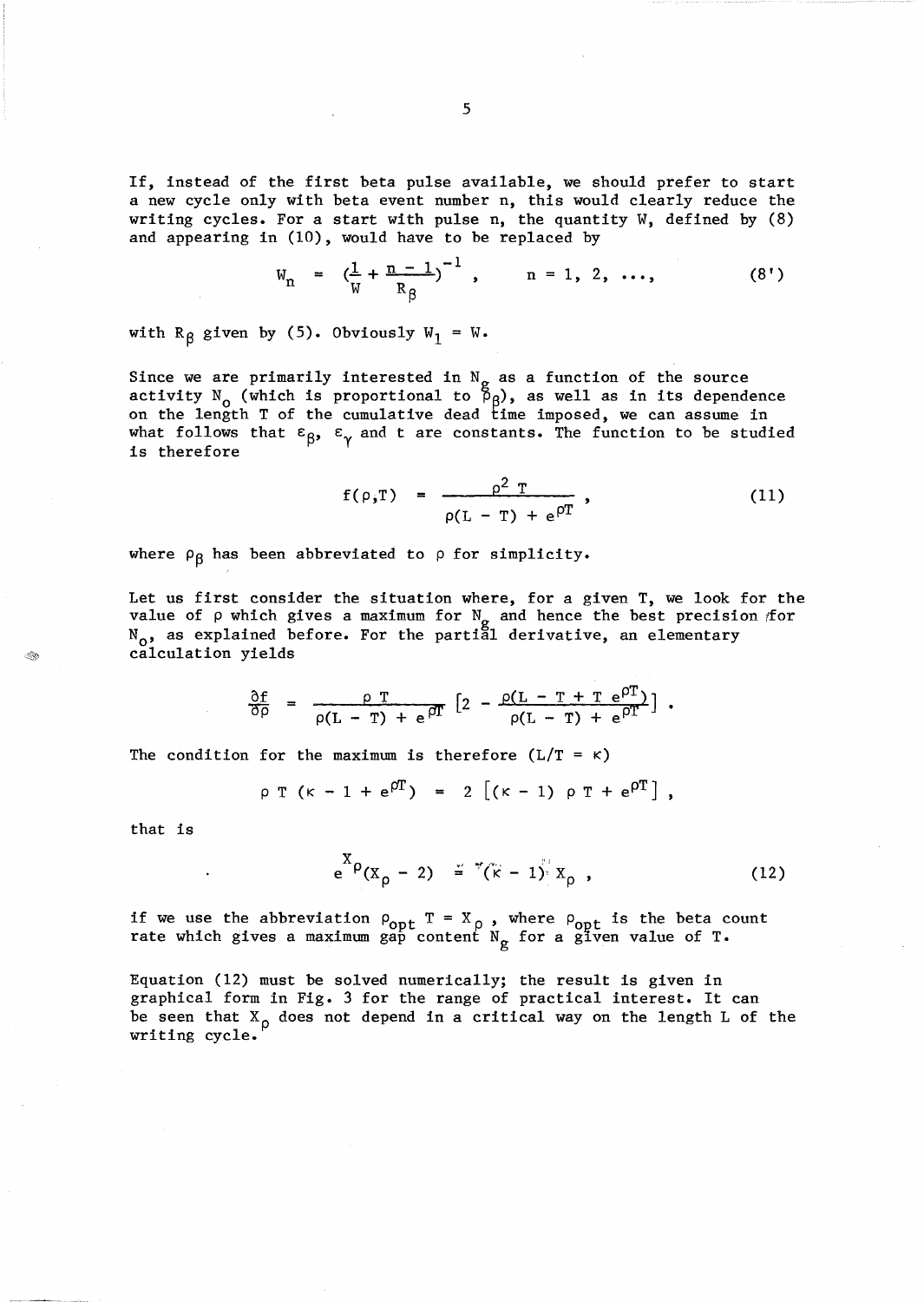

Fig. 3 - Graphical plot for the solutions of eq. (12) and eq. (13).

Ž.

One may see that in the limiting case  $K = 1$  we have  $X_p = 2$ . This corresponds to the (unrealistic) situation where the whole writing cycle is performed during the dead-time period T and therefore causes no additional loss of time. However, such a measurement would only give g, instead of both G and g which are needed in (2) for the determination of  $\varepsilon_{\beta}$ .

Let us consider a practical numerical example. For  $T = 25$  µs and L = 125  $\mu$ s, for instance, one finds X<sub>0</sub> = 2.718. This corresponds to a beta count rate  $\rho \approx 109 \cdot 10^3 \text{ s}^{-1}$ , thus to an optimum source activity N<sub>o</sub> of about 120 kBq (assuming  $\varepsilon_{\beta} \equiv 0.9$ ). This confirms our previous statement that the SESAM method is particularly suited for measuring high activities.

While it is clearly useful to know for which activity the method has its highest sensitivity, it is perhaps even more interesting to dispose of information permitting one to compare the sensitivity over a wide range of source strengths. In view of the relation (4), we can simply use the quantity  $N_g$  for such a comparison, which is proportional to the function  $f(\rho,T)$  given by (11). In Figures 4a and 4b we have plotted a number of curves which give  $N_g$  as a function of  $\rho$  for some representative parameters T and K. They are all (quite arbitrarily) normalized in such a way that the maximum for  $T = 30$  µs and  $K = 4$  reaches unity. We conclude from the shape of these curves that practical measurements can still be usefully performed at activities which correspond to several times the optimum value, in particular for the smaller dead times. Fig. 4 shows

6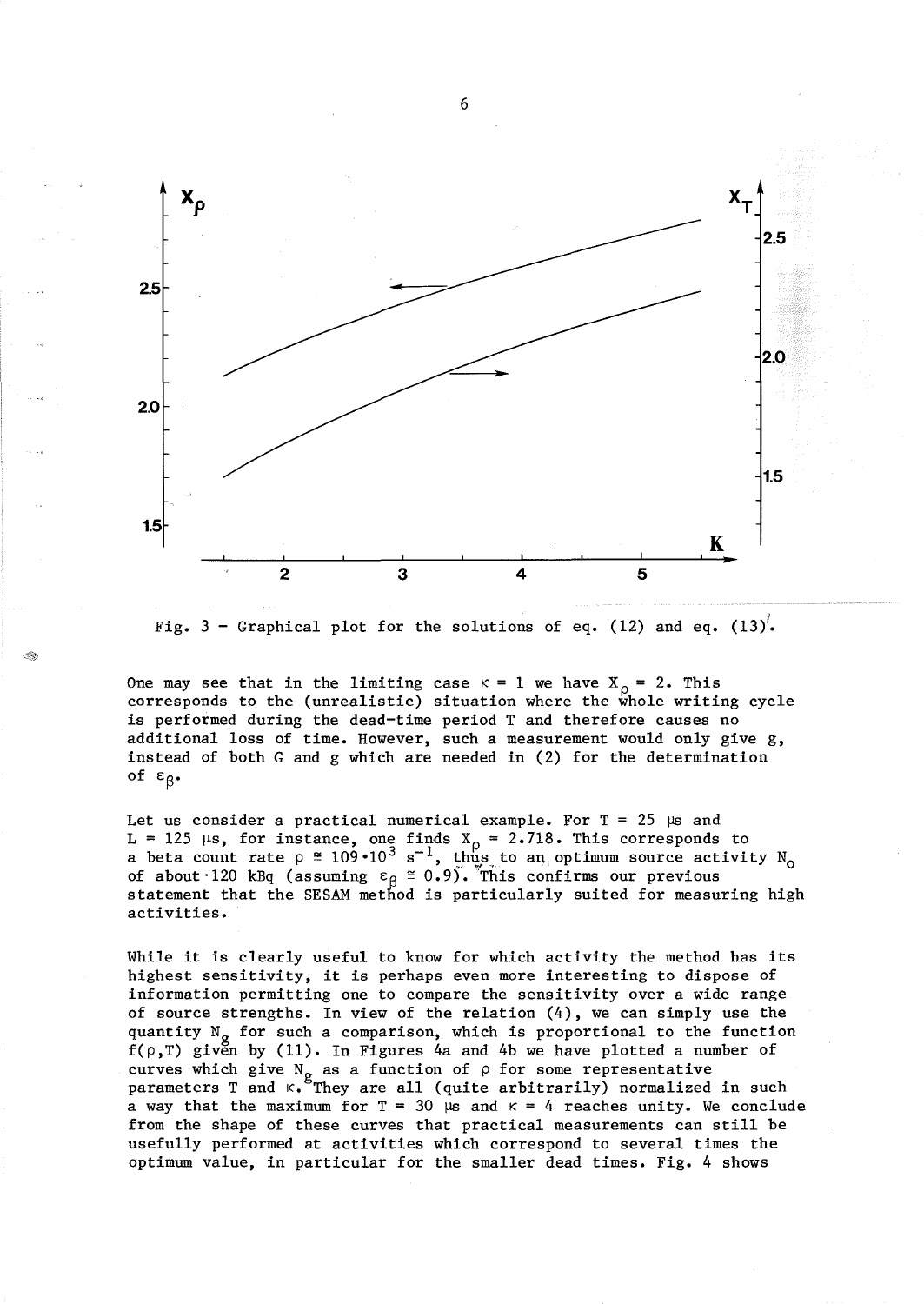that efficient measurement of activities of 200 kBq and above requires T values in the range of 15 to 20  $\mu s$ . On the other hand, the effect of  $\kappa$ on the total measuring time then tends to become negligible.

Within rather narrow limits, imposed by practical considerations (mainly related to instrumental dead times), the numerical value of the extended dead time can be freely chosen. For the sake of curiosity, at least, one may therefore also look for the optimum value of f when T is taken as a variable.



Î.



Fig. 4 - Graphical representation of the quantity  $N_{g}$ , as a function of the beta count rate  $\rho$  and for some values of the extended dead time T and the ratio  $K = L/T$ . For the normalization, see text. a) For  $\rho \le 250 \cdot 10^3 \text{ s}^{-1}$  and  $T \ge 20 \text{ }\mu\text{s}$ . b) For  $p \le 500 \cdot 10^3 \text{ s}^{-1}$  and  $T \le 20 \text{ }\mu\text{s}$ .

7